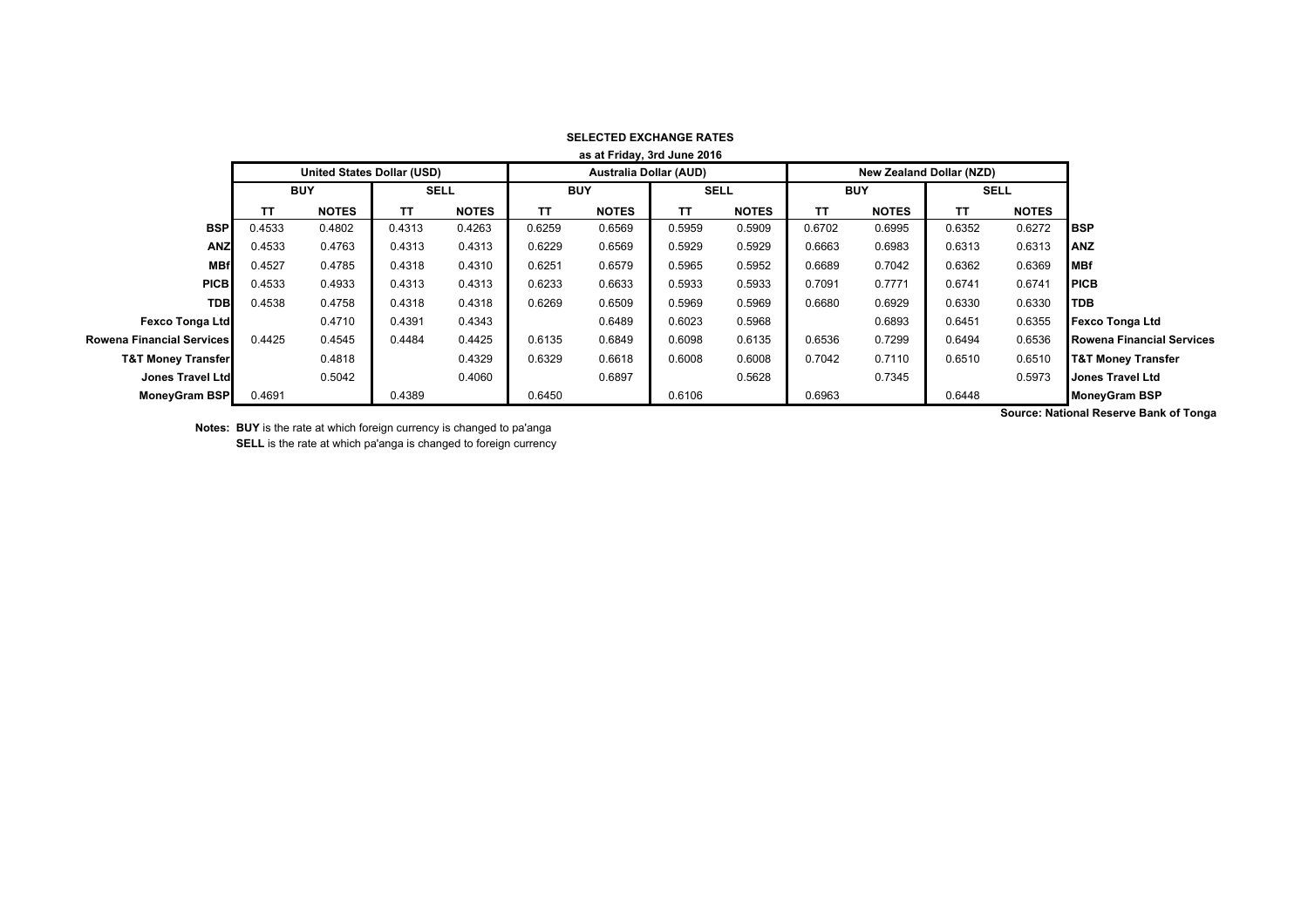|                               | as at Friday, 10 <sup>th</sup> June 2016 |                                   |             |              |            |                               |             |              |            |                                 |             |              |                                       |
|-------------------------------|------------------------------------------|-----------------------------------|-------------|--------------|------------|-------------------------------|-------------|--------------|------------|---------------------------------|-------------|--------------|---------------------------------------|
|                               |                                          | <b>United States Dollar (USD)</b> |             |              |            | <b>Australia Dollar (AUD)</b> |             |              |            | <b>New Zealand Dollar (NZD)</b> |             |              |                                       |
|                               | <b>BUY</b>                               |                                   | <b>SELL</b> |              | <b>BUY</b> |                               | <b>SELL</b> |              | <b>BUY</b> |                                 | <b>SELL</b> |              |                                       |
|                               | тτ                                       | <b>NOTES</b>                      | TΤ          | <b>NOTES</b> | TΤ         | <b>NOTES</b>                  | TΤ          | <b>NOTES</b> | TΤ         | <b>NOTES</b>                    | TΤ          | <b>NOTES</b> |                                       |
| <b>BSP</b>                    | 0.4626                                   | 0.4895                            | 0.4406      | 0.4356       | 0.6208     | 0.6518                        | 0.5908      | 0.5858       | 0.6541     | 0.6834                          | 0.6191      | 0.6111       | <b>IBSP</b>                           |
| <b>ANZ</b>                    | 0.4626                                   | 0.4856                            | 0.4406      | 0.4406       | 0.6181     | 0.6521                        | 0.5881      | 0.5881       | 0.6509     | 0.6829                          | 0.6159      | 0.6159       | <b>ANZ</b>                            |
| <b>MBf</b>                    | 0.4620                                   | 0.4785                            | 0.4410      | 0.4310       | 0.6200     | 0.6579                        | 0.5914      | 0.5952       | 0.6528     | 0.7042                          | 0.6202      | 0.6369       | <b>MBf</b>                            |
| <b>PICB</b>                   | 0.4626                                   | 0.5026                            | 0.4406      | 0.4406       | 0.6388     | 0.6788                        | 0.6088      | 0.6088       | 0.7113     | 0.7793                          | 0.6763      | 0.6763       | <b>IPICB</b>                          |
| <b>TDB</b>                    | 0.4631                                   | 0.4851                            | 0.4411      | 0.4411       | 0.6218     | 0.6458                        | 0.5918      | 0.5918       | 0.6519     | 0.6768                          | 0.6169      | 0.6169       | <b>ITDB</b>                           |
| <b>Fexco Tonga Ltd</b>        |                                          | 0.4806                            | 0.4463      | 0.4432       |            | 0.6436                        | 0.5976      | 0.5919       |            | 0.6725                          | 0.6281      | 0.6201       | <b>Fexco Tonga Ltd</b>                |
| Rowena Financial Services     | 0.4525                                   | 0.5102                            | 0.4566      | 0.4525       | 0.6098     | 0.6757                        | 0.6061      | 0.6098       | 0.6369     | 0.7092                          | 0.6329      | 0.6369       | <b>Rowena Financial Services</b>      |
| <b>T&amp;T Money Transfer</b> |                                          | 0.4925                            |             | 0.4436       | 0.6211     | 0.6548                        | 0.5938      | 0.5938       | 0.6667     | 0.6864                          | 0.6349      | 0.6349       | <b>T&amp;T Money Transfer</b>         |
| Jones Travel Ltd              |                                          | 0.5140                            |             | 0.4149       |            | 0.6844                        |             | 0.5579       |            | 0.7176                          |             | 0.5820       | <b>Jones Travel Ltd</b>               |
| MoneyGram BSP                 | 0.4691                                   |                                   | 0.4389      |              | 0.6267     |                               | 0.5933      |              | 0.6668     |                                 | 0.6175      |              | <b>MoneyGram BSP</b>                  |
|                               |                                          |                                   |             |              |            |                               |             |              |            |                                 |             |              | Course: Notional Desseus Dank of Tons |

## **SELECTED EXCHANGE RATES**

**Notes: BUY** is the rate at which foreign currency is changed to pa'anga **SELL** is the rate at which pa'anga is changed to foreign currency **Source: National Reserve Bank of Tonga**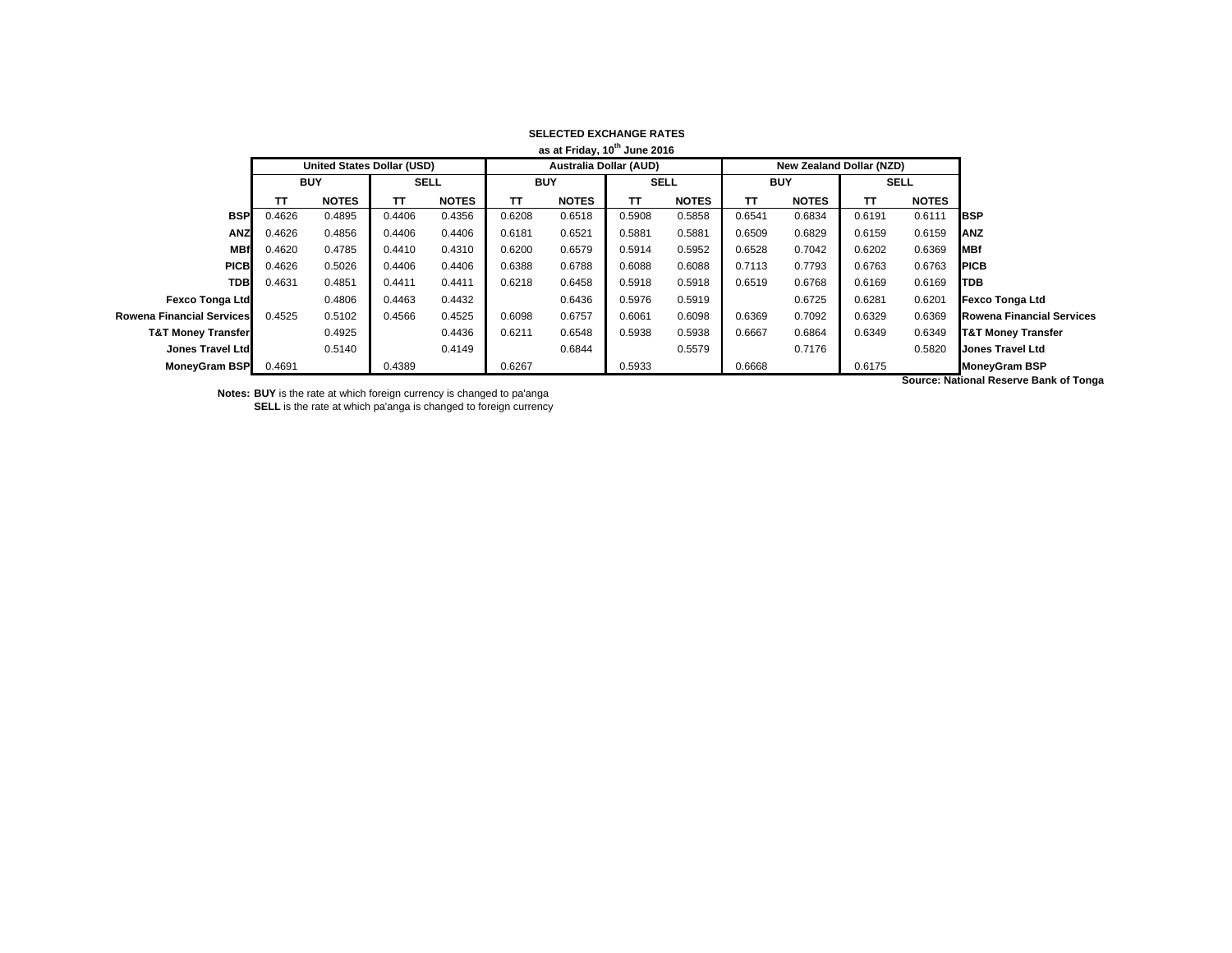| as at Friday, 17 <sup>th</sup> June 2016 |                                   |              |             |              |                               |              |             |              |            |                                 |             |              |                                       |
|------------------------------------------|-----------------------------------|--------------|-------------|--------------|-------------------------------|--------------|-------------|--------------|------------|---------------------------------|-------------|--------------|---------------------------------------|
|                                          | <b>United States Dollar (USD)</b> |              |             |              | <b>Australia Dollar (AUD)</b> |              |             |              |            | <b>New Zealand Dollar (NZD)</b> |             |              |                                       |
|                                          | <b>BUY</b>                        |              | <b>SELL</b> |              | <b>BUY</b>                    |              | <b>SELL</b> |              | <b>BUY</b> |                                 | <b>SELL</b> |              |                                       |
|                                          | TΤ                                | <b>NOTES</b> | TΤ          | <b>NOTES</b> | ΤT                            | <b>NOTES</b> | TΤ          | <b>NOTES</b> | TΤ         | <b>NOTES</b>                    | <b>TT</b>   | <b>NOTES</b> |                                       |
| <b>BSP</b>                               | 0.4610                            | 0.4879       | 0.4390      | 0.4340       | 0.6248                        | 0.6558       | 0.5948      | 0.5898       | 0.6595     | 0.6888                          | 0.6245      | 0.6165       | <b>IBSP</b>                           |
| <b>ANZ</b>                               | 0.4610                            | 0.4840       | 0.4390      | 0.4390       | 0.6219                        | 0.6559       | 0.5919      | 0.5919       | 0.6557     | 0.6877                          | 0.6207      | 0.6207       | <b>ANZ</b>                            |
| <b>MBf</b>                               | 0.4604                            | 0.4902       | 0.4394      | 0.4310       | 0.6240                        | 0.6579       | 0.5954      | 0.5882       | 0.6582     | 0.6944                          | 0.6255      | 0.6135       | <b>MBf</b>                            |
| <b>PICB</b>                              | 0.4610                            | 0.5010       | 0.4390      | 0.4390       | 0.6325                        | 0.6725       | 0.6025      | 0.6025       | 0.7099     | 0.7779                          | 0.6749      | 0.6749       | <b>PICB</b>                           |
| <b>TDB</b>                               | 0.4615                            | 0.4835       | 0.4395      | 0.4395       | 0.6260                        | 0.6500       | 0.5960      | 0.5960       | 0.6582     | 0.6831                          | 0.6232      | 0.6232       | <b>TDB</b>                            |
| <b>Fexco Tonga Ltd</b>                   |                                   | 0.4790       | 0.4464      | 0.4416       |                               | 0.6477       | 0.6007      | 0.5957       |            | 0.6782                          | 0.6335      | 0.6253       | <b>Fexco Tonga Ltd</b>                |
| Rowena Financial Services                | 0.4505                            | 0.5076       | 0.4545      | 0.4505       | 0.6135                        | 0.6803       | 0.6098      | 0.6135       | 0.6410     | 0.7143                          | 0.6410      | 0.6410       | <b>Rowena Financial Services</b>      |
| <b>T&amp;T Money Transfer</b>            |                                   | 0.4909       |             | 0.4420       | 0.6211                        | 0.6548       | 0.5948      | 0.5948       | 0.6666     | 0.6918                          | 0.6350      | 0.6350       | <b>T&amp;T Money Transfer</b>         |
| Jones Travel Ltd                         |                                   | 0.5082       |             | 0.4181       |                               | 0.6887       |             | 0.5637       |            | 0.7221                          |             | 0.5911       | <b>Jones Travel Ltd</b>               |
| <b>MoneyGram BSP</b>                     | 0.4691                            |              | 0.4389      |              | 0.6328                        |              | 0.5991      |              | 0.6727     |                                 | 0.6230      |              | <b>MoneyGram BSP</b>                  |
|                                          |                                   |              |             |              |                               |              |             |              |            |                                 |             |              | Course: Notional Desarve Dank of Tong |

## **SELECTED EXCHANGE RATES**

**Notes: BUY** is the rate at which foreign currency is changed to pa'anga **SELL** is the rate at which pa'anga is changed to foreign currency **Source: National Reserve Bank of Tonga**